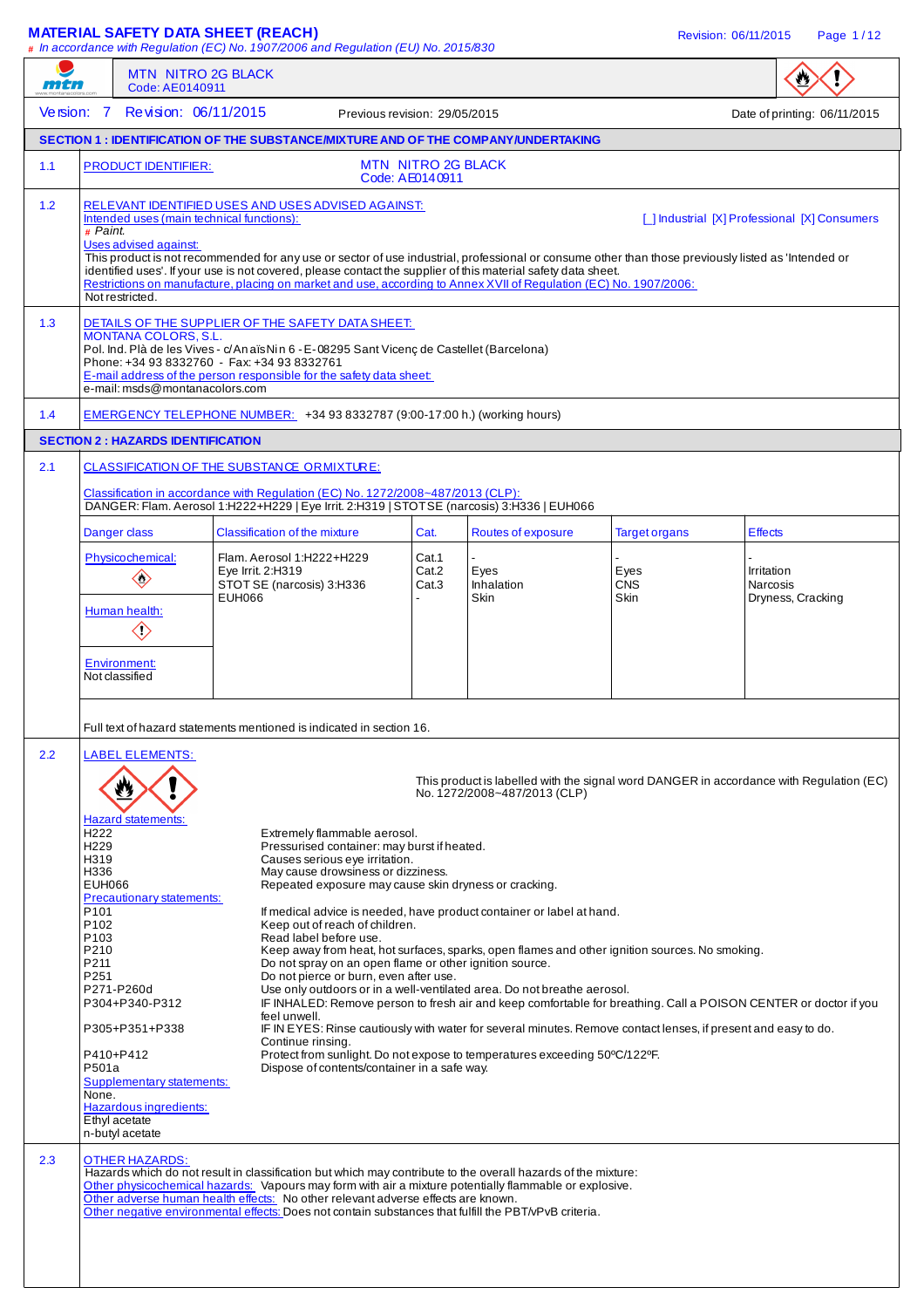#### **MATERIAL SAFETY DATA SHEET (REACH)** Revision: 06/11/2015 Page 2 / 12

| mch |                                      | MTN NITRO 2G BLACK<br>Code: AE0140911                                                                                                                                                                                                                                                                                                                                                                    | $\bullet$                                   |
|-----|--------------------------------------|----------------------------------------------------------------------------------------------------------------------------------------------------------------------------------------------------------------------------------------------------------------------------------------------------------------------------------------------------------------------------------------------------------|---------------------------------------------|
|     |                                      | <b>SECTION 3 : COMPOSITION/INFORMATION ON INGREDIENTS</b>                                                                                                                                                                                                                                                                                                                                                |                                             |
| 3.1 | <b>SUBSTANCES:</b>                   | Not applicable (mixture).                                                                                                                                                                                                                                                                                                                                                                                |                                             |
| 3.2 | <b>MIXTURES:</b><br>Aerosol.         | This product is a mixture.<br><b>Chemical description:</b><br><b>HAZARDOUS INGREDIENTS:</b><br>Substances taking part in a percentage higher than the exemption limit:                                                                                                                                                                                                                                   |                                             |
|     | ◈◆                                   | $15 < 20 \%$<br>Ethyl acetate<br>CAS: 141-78-6, EC: 205-500-4<br>REACH: 01-2119475103-46<br>CLP: Danger: Flam. Liq. 2:H225   Eye Irrit. 2:H319   STOT SE (narcosis) 3:H336   EUH066                                                                                                                                                                                                                      | Index No. 607-022-00-5<br>$<$ REACH / ATP01 |
|     | $\diamondsuit$                       | $15 < 20 \%$<br><b>Butane</b><br>CAS: 106-97-8, EC: 203-448-7<br>CLP: Danger: Flam. Gas 1:H220   Press. Gas.:H280                                                                                                                                                                                                                                                                                        | Index No. 601-004-00-0<br>$<$ CLP00         |
|     | ◈◇                                   | $15 < 20 \%$<br>n-butyl acetate<br>CAS: 123-86-4, EC: 204-658-1<br>REACH: 01-2119485493-29<br>CLP: Warning: Flam. Liq. 3:H226   STOTSE (na rcosis) 3:H336   EUH066                                                                                                                                                                                                                                       | Index No. 607-025-00-1<br>$<$ REACH / ATP01 |
|     | $\diamondsuit$                       | $5 < 10 \%$<br>Propane<br>CAS: 74-98-6, EC: 200-827-9<br>CLP: Danger: Flam. Gas 1:H220   Press. Gas:H280                                                                                                                                                                                                                                                                                                 | Index No. 601-003-00-5<br>$<$ CLP00         |
|     | $\diamondsuit$                       | $5 < 10 \%$<br>Isobutane<br>CAS: 75-28-5, EC: 200-857-2<br>CLP: Danger: Flam. Gas 1:H220   Press. Gas.:H280                                                                                                                                                                                                                                                                                              | Index No. 601-004-00-0<br>$<$ CLP00         |
|     | 38                                   | $5 < 10 \%$<br>Xylene (mixture of isomers)<br>CAS: 1330-20-7, EC: 215-535-7<br>REACH: 01-2119488216-32<br><b>《☆&lt;・〉</b><br>CLP: Danger: Flam. Liq. 3:H226   Acute Tox. (inh.) 4:H332   Acute Tox. (skin) 4:H312   Skin<br>Irrit. 2:H315   Eye Irrit. 2:H319   STOT SE (irrit.) 3:H335   STOT RE 2:H373i   Asp. Tox. 1:H304                                                                             | Index No. 601-022-00-9<br>< REACH           |
|     | Stabilizers:<br>None<br>None<br>None | Reference to other sections:<br>For more information on hazardous ingredients, see sections 8, 11, 12 and 16.<br><b>SUBSTANCES OF VERY HIGH CONCERN (SVHC):</b><br># List updated by ECHA on 15/06/2015.<br>Substances SVHC subject to authorisation, included in Annex XIV of Regulation (EC) no. 1907/2006:<br>Substances SVHC candidate to be included in Annex XIV of Regulation (EC) no. 1907/2006: |                                             |
|     |                                      | PERSISTENT, BIOACCUMULABLE AND TOXIC PBT, OR VERY PERSIST ENT AND VERY BIOACCUMULABLE VPVB SUBSTANCES:<br>Does not contain substances that fulfill the PBT/vPvB criteria.                                                                                                                                                                                                                                |                                             |
|     |                                      |                                                                                                                                                                                                                                                                                                                                                                                                          |                                             |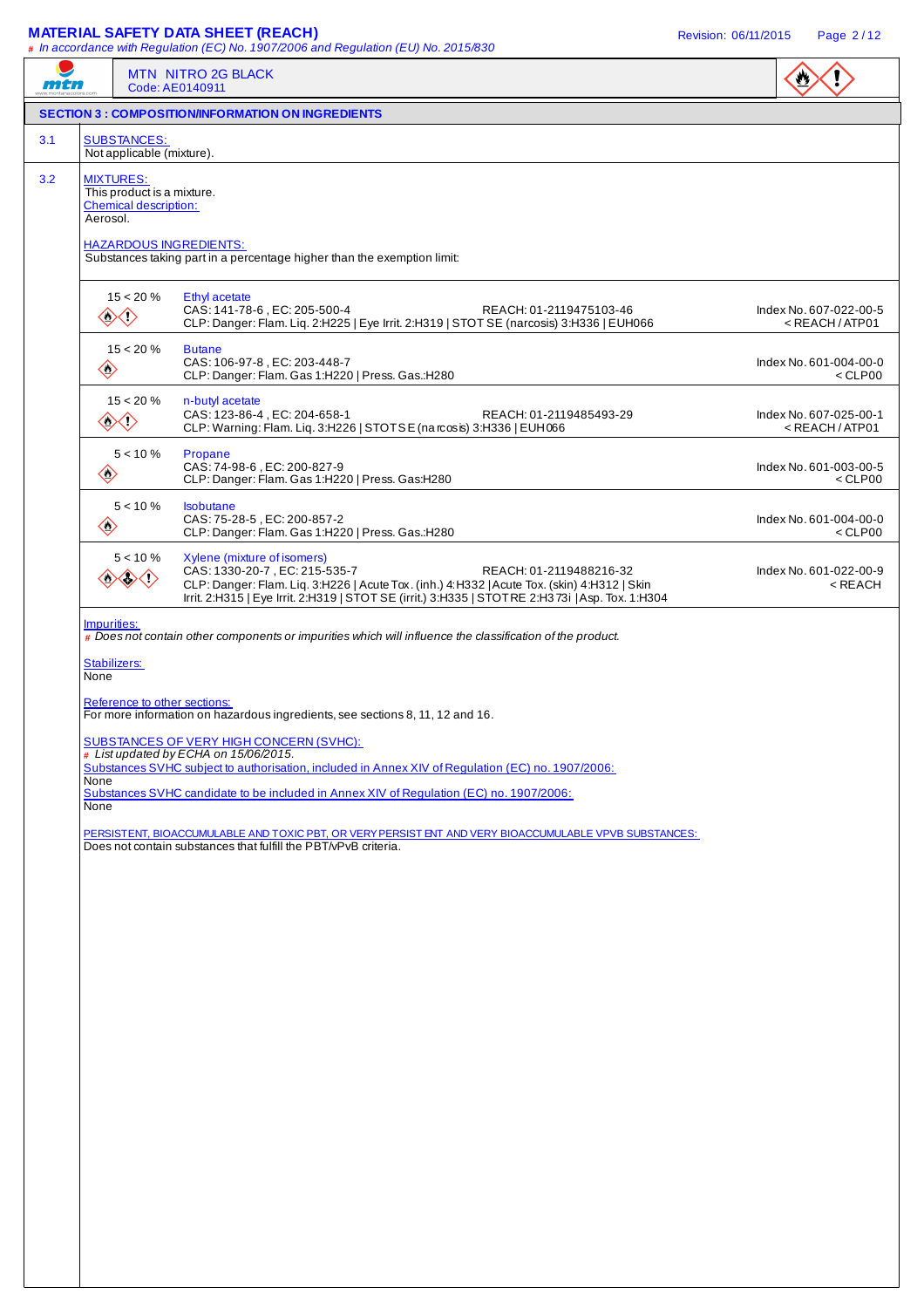# **MATERIAL SAFETY DATA SHEET (REACH) Revision: 06/11/2015** Page 3/12

| mtn        | <b>MTN NITRO 2G BLACK</b><br>Code: AE0140911   | # In accordance with Regulation (EC) No. 1907/2006 and Regulation (EU) No. 2015/830                                                                                                                                                                                                                                                                                                                                                                                                                                                                                                                                                                                          |                                                                                                                                                                                                                                                                                                 |  |
|------------|------------------------------------------------|------------------------------------------------------------------------------------------------------------------------------------------------------------------------------------------------------------------------------------------------------------------------------------------------------------------------------------------------------------------------------------------------------------------------------------------------------------------------------------------------------------------------------------------------------------------------------------------------------------------------------------------------------------------------------|-------------------------------------------------------------------------------------------------------------------------------------------------------------------------------------------------------------------------------------------------------------------------------------------------|--|
|            | <b>SECTION 4 : FIRST AID MEASURES</b>          |                                                                                                                                                                                                                                                                                                                                                                                                                                                                                                                                                                                                                                                                              |                                                                                                                                                                                                                                                                                                 |  |
| 4.1<br>4.2 |                                                | DESCRIPTION OF FIRST-AID MEASURES AND MAIN SYMPTOMS AND EFFECTS, ACUTE AND DELAYED:<br>Symptoms may occur after exposure, so that in case of direct exposure to the product, when in doubt, or when symptoms persist, seek<br>medical attention. Never give anything by mouth to an unconscious person. Lifeguards should pay attention to self-protection and use the<br>recommended protective equipment if there is a possibility of exposure. Wear protective gloves when administering first aid.                                                                                                                                                                       |                                                                                                                                                                                                                                                                                                 |  |
|            | Route of exposure                              | Symptoms and effects, acute and delayed                                                                                                                                                                                                                                                                                                                                                                                                                                                                                                                                                                                                                                      | Description of first-aid measures                                                                                                                                                                                                                                                               |  |
|            | Inhalation:<br>$\langle \rangle$               | Inhalation of solvent vapours may produce headache,<br>dizziness, fatigue, muscular weakness, drowsiness<br>and, in extreme cases, unconsciousness.                                                                                                                                                                                                                                                                                                                                                                                                                                                                                                                          | Remove the patient out of the contaminated area into the fresh<br>air. If breathing is irregular or stops, administer artificial<br>respiration. If the person is unconscious, place in appropriate<br>recovery position. Keep the patient warm and at rest until<br>medical attention arrives. |  |
|            | Skin:                                          | In case of prolonged contact, the skin may become dry.                                                                                                                                                                                                                                                                                                                                                                                                                                                                                                                                                                                                                       | Remove immediately contaminated clothing. Wash thoroughly<br>the affected area with plenty of cold or lukewarm water and<br>neutral soap, or use a suitable skin cleanser. Do not use<br>solvents or thinners.                                                                                  |  |
|            | Eyes:<br>〈!〉                                   | Contact with the eyes produces redness and pain.                                                                                                                                                                                                                                                                                                                                                                                                                                                                                                                                                                                                                             | Remove contact lenses. Rinse eyes copiously by irrigation with<br>plenty of clean, fresh water for at least 15 minutes, holding the<br>eyelids apart, until the irritation is reduced. Call a physician<br>immediately.                                                                         |  |
|            | Ingestion:                                     | If swallowed, may cause irritation of the throat,<br>abdominal pain, drowsiness, nausea, vomiting and<br>diarrhoea.                                                                                                                                                                                                                                                                                                                                                                                                                                                                                                                                                          | If swallowed, seek medical advice immediately and show<br>container or label. Do not induce vomiting. Keep the patient at<br>rest.                                                                                                                                                              |  |
| 4.3        |                                                | INDICATION OF ANY IMMEDIATE MEDICAL ATTENTION AND SPECIAL TREATMENT NEEDED:<br>Notes to physician: Treatment should be directed at the control of symptoms and the clinical condition of the patient<br>Antidotes and contraindications: Specific antidote not known.                                                                                                                                                                                                                                                                                                                                                                                                        |                                                                                                                                                                                                                                                                                                 |  |
|            | <b>SECTION 5 : FIRE-FIGHTING MEASURES</b>      |                                                                                                                                                                                                                                                                                                                                                                                                                                                                                                                                                                                                                                                                              |                                                                                                                                                                                                                                                                                                 |  |
| 5.1        | <b>EXTINGUISHING MEDIA:</b>                    | Extinguishing powder or CO2. In the case of more important fires, also alcohol resistant foam and water spray/mist. Do not use for extinguishing: direct<br>water jet. Direct water jet may not be effective to extinguish the fire, since the fire may spread.                                                                                                                                                                                                                                                                                                                                                                                                              |                                                                                                                                                                                                                                                                                                 |  |
| 5.2        |                                                | SPECIAL HAZARDS ARISING FROM THE SUBSTANCE OR MIXTURE:<br># Fire can produce a dense black smoke. As consequence of combustion or thermal decomposition, hazardous products may be produced: carbon<br>monoxide, carbon dioxide, nitrogen oxides. Irritant. Exposure to combustion or decomposition products may be a hazard to health.                                                                                                                                                                                                                                                                                                                                      |                                                                                                                                                                                                                                                                                                 |  |
| 5.3        | <b>ADVICE FOR FIREFIGHTERS:</b>                | Special protective equipment: Depending on magnitude of fire, heat-proof protective clothing may be required, appropriate independent breathing<br>apparatus, gloves, protective glasses or face masks and boots. If the fire-proof protective equipment is not available or not used, combat fire from a<br>sheltered position or at a safe distance. The standard EN469 provides a basic level of protection for chemical incidents.<br>Other recommendations: Cool with water the tanks, cisterns or containers close to sources of heat or fire. Bear in mind the direction of the wind. Do not<br>allow fire-fighting residue to enter drains, sewers or water courses. |                                                                                                                                                                                                                                                                                                 |  |
|            | <b>SECTION 6 : ACCIDENTAL RELEASE MEASURES</b> |                                                                                                                                                                                                                                                                                                                                                                                                                                                                                                                                                                                                                                                                              |                                                                                                                                                                                                                                                                                                 |  |
| 6.1        |                                                | PERSONAL PRECAUTIONS, PROTECTIVE EQUIPMENT AND EMERGENCY PROCEDURES:<br>Eliminate possible sources of ignition and when appropriate, ventilate the area. Do not smoke. Avoid dire o contact with this product. Avoid breathing<br>vapours. Keep people without protection in opossition to the wind direction.                                                                                                                                                                                                                                                                                                                                                               |                                                                                                                                                                                                                                                                                                 |  |
| 6.2        | <b>ENVIRONMENTAL PRECAUTIONS:</b>              | Avoid contamination of drains, surface or subterranean water and soil. In the case of large scale spills or when the product contaminates lakes, rivers or<br>sewages, inform the appropriate authorities in accordance with local regulations.                                                                                                                                                                                                                                                                                                                                                                                                                              |                                                                                                                                                                                                                                                                                                 |  |
| 6.3        | remains in a closed container.                 | METHODS AND MATERIAL FOR CONTAINMENT AND CLEANING UP:<br>Contain and mop up spills with non-combustible absorbent materials (earth, sand, vermiculite, diatomaceous earth, etc). Avoid use of solvents. Keep the                                                                                                                                                                                                                                                                                                                                                                                                                                                             |                                                                                                                                                                                                                                                                                                 |  |
| 6.4        | REFERENCE TO OTHER SECTIONS:                   | For contact information in case of emergency, see section 1.<br>For information on safe handling, see section 7.<br>For exposure controls and personal protection measures, see section 8.<br>For subsequent waste disposal, follow the recommendations in section 13.                                                                                                                                                                                                                                                                                                                                                                                                       |                                                                                                                                                                                                                                                                                                 |  |
|            |                                                |                                                                                                                                                                                                                                                                                                                                                                                                                                                                                                                                                                                                                                                                              |                                                                                                                                                                                                                                                                                                 |  |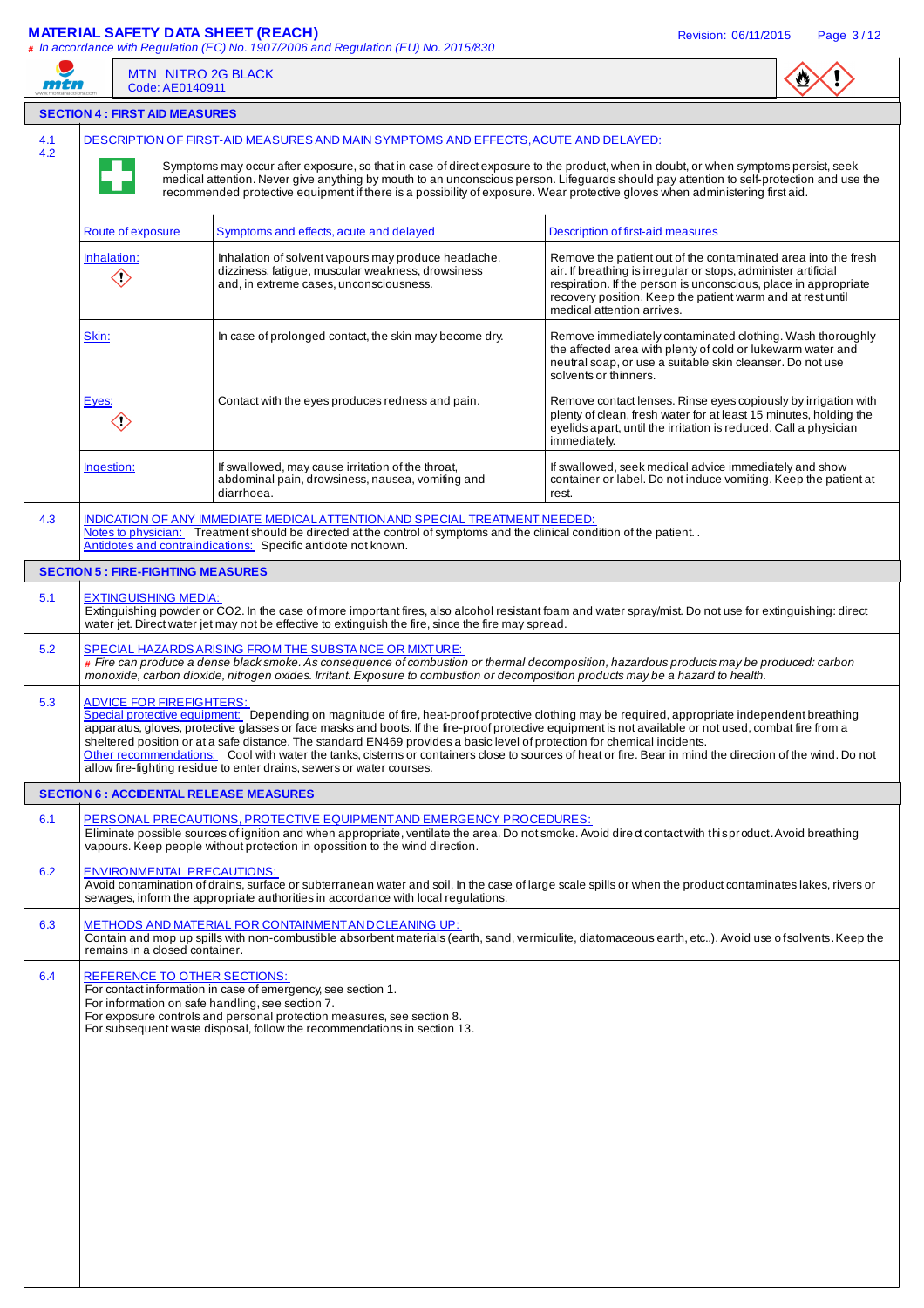#### **MATERIAL SAFETY DATA SHEET (REACH)** Revision: 06/11/2015 Page 4 / 12

| <i>ni 14</i> | MTN NITRO 2G BLACK<br>Code: AE0140911                                                                                                                                                                                                                                                                                                                                                                                                                                                                                                                                                                                                                                                                                                                                                                                                                                                                                                                                                                                                                                                                                                                                                                    |  |
|--------------|----------------------------------------------------------------------------------------------------------------------------------------------------------------------------------------------------------------------------------------------------------------------------------------------------------------------------------------------------------------------------------------------------------------------------------------------------------------------------------------------------------------------------------------------------------------------------------------------------------------------------------------------------------------------------------------------------------------------------------------------------------------------------------------------------------------------------------------------------------------------------------------------------------------------------------------------------------------------------------------------------------------------------------------------------------------------------------------------------------------------------------------------------------------------------------------------------------|--|
|              | <b>SECTION 7: HANDLING AND STORAGE</b>                                                                                                                                                                                                                                                                                                                                                                                                                                                                                                                                                                                                                                                                                                                                                                                                                                                                                                                                                                                                                                                                                                                                                                   |  |
| 7.1          | PRECAUTIONS FOR SAFE HANDLING:<br>Comply with the existing legislation on health and safety at work.<br><b>General recommendations:</b><br>Avoid any type of leakage or escape.<br>Recommendations for the prevention of fire and explosion risks:<br>Pressurised container. Protect from sunlight and do not expose to temperature exceeding 50°C. Do not pierce or burn, even after use. Do not spray on a<br>naked flame or any incandescent material. Do not smoke.<br>- Flash point<br>$-81.$ °C<br>#<br>- Autoignition temperature<br>$> 400.$ °C<br>#<br>- Upper/lower flammability or explosive limits<br>÷.<br>1.9 - 9.2 % Volume 25°C<br>#<br>Recommendations for the prevention of toxicological risks:<br>Avoid applying the product directly to people, animals, plants or foodstuffs. Do not eat, drink or smoke in application and drying areas. After handling,<br>wash hands with soap and water. For exposure controls and personal protection measures, see section 8.<br>Recommendations for the prevention of environmental contamination:<br>It is not considered a danger to the environment. In the case of accidental spillage, follow the instructions indicated in section 6. |  |
| 7.2          | CONDITIONS FOR SAFE STORAGE, INCLUDING ANY INCOMPATIBILITIES:<br>Prevent unauthorized access. Keep out of reach of children. This product should be stored isolated from heat and electrical sources. Do not smoke in<br>storage area. If possible, avoid direct contact with sunlight. Avoid extreme h umidity conditions. For more information, see section 10.<br><b>Class of store</b><br>According to current legislation.<br>Maximum storage period<br>24. months<br><b>Temperature interval</b><br>min: 5. °C, max: 50. °C (recommended).<br>Incompatible materials:<br>Keep away from oxidixing agents, from strongly alkaline and strongly acid materials.<br>Type of packaging:<br>According to current legislation.<br>Limit quantity (Seveso III): Directive 96/82/EC~2003/105/EC:<br>Lower threshold: 50 tons, Upper threshold: 200 tons                                                                                                                                                                                                                                                                                                                                                    |  |
| 7.3          | <b>SPECIFIC END USES:</b><br>For the use of this product do not exist particular recommendations apart from that already indicated.                                                                                                                                                                                                                                                                                                                                                                                                                                                                                                                                                                                                                                                                                                                                                                                                                                                                                                                                                                                                                                                                      |  |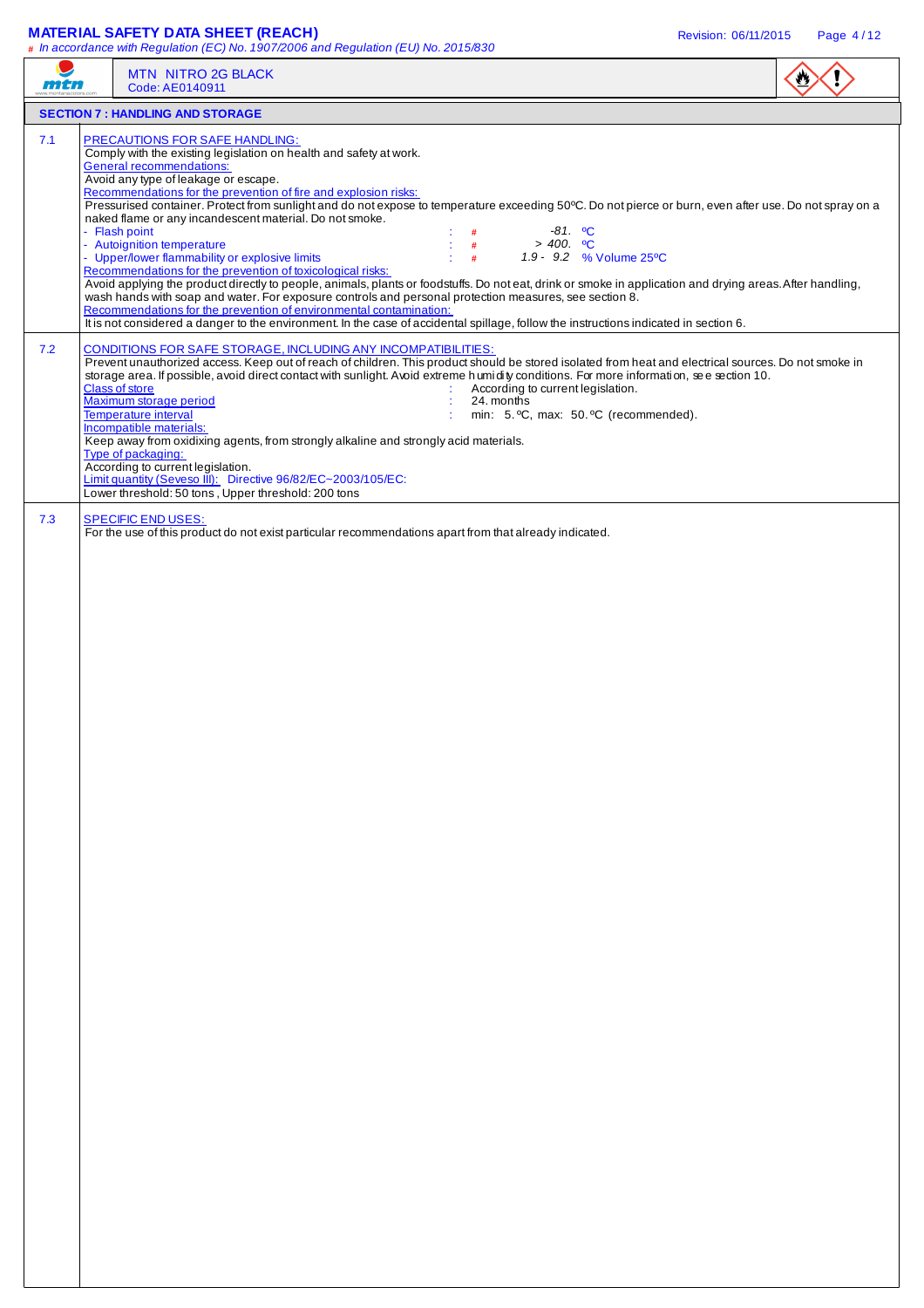#### **MATERIAL SAFETY DATA SHEET (REACH) Revision: 06/11/2015** Page 5/12



#### **SECTION 8 : EXPOSURE CONTROLS/PERSONAL PROTECTION**

MTN NITRO 2G BLACK Code: AE0140911

#### 8.1 CONTROL PARAMETERS

╱

mtn

If a product contains ingredients with exposure limits, may be necessary a personnel monitoring, work place or biological, to determine the effectiveness of the ventilation or other control measures and/or the necessity to use respiratory protective equipment. Reference should be made to EN689, EN14042 and EN482 standard concerning methods for assesing the exposure by inhalation to chemical agents, and exposure to chemical and biological agents. Reference should be also made to national guidance documents for methods for the determination of dangerous substances.

#### OCCUPATIONAL EXPOSURE LIMIT VALUES (TLV)

| AGCIH 2013                  | Year | <b>TLV-TWA</b> |                          | <b>TLV-STEL</b> |       | Remarks        |
|-----------------------------|------|----------------|--------------------------|-----------------|-------|----------------|
|                             |      | ppm            | mq/m3                    | ppm             | mg/m3 |                |
| Ethyl acetate               | 1996 | 400.           | 1440.                    |                 | -     |                |
| Butane                      | 2004 | 1000.          | $\,$                     |                 | -     |                |
| n-butvl acetate             | 1998 | 150.           | 713.                     | 200.            | 950.  |                |
| Propane                     | 2004 | 1000.          | $\,$                     |                 | -     |                |
| l Isobutane                 | 2004 | 1000.          | $\overline{\phantom{a}}$ |                 | -     |                |
| Xylene (mixture of isomers) | 1996 | 100.           | 434.                     | 150.            | 651.  | A <sub>4</sub> |

TLV - Threshold Limit Value, TWA - Time Weighted Average, STEL - Short Term Exposure Limit. A4 - Non classified as carcinogenic in humans.

#### BIOLOGICAL LIMIT VALUES:

Not stablished

#### DERIVED NO-EFFECT LEVEL (DNEL):

Derived no-effect level (DNEL) is a level of exposure that is considered safe, derived from toxicity data according to specific guidances included in REACH. DNEL values may differ from a occupational exposure limit (OEL) for the same chemical. OEL values may come recommended by a particular company, a government regulatory agency or an organization of experts. Although considered protective of health, the OEL values are derived by a process different of REACH.

| Derived no-effect level, workers:            | <b>DNEL</b> Inhalation     | <b>DNEL Cutaneous</b>   | <b>DNEL Oral</b>      |
|----------------------------------------------|----------------------------|-------------------------|-----------------------|
| - Systemic effects, acute and chronic:       | mq/m3                      | mg/kg bw/d              | mg/kg bw/d            |
| Ethyl acetate                                | 1468. $(a)$<br>734. (c)    | 63.0 (c)<br>s/r $(a)$   | - (c)<br>- (a)        |
| n-butyl acetate                              | 960.<br>480. $(c)$<br>(a)  | - (a)<br>- (c)          | - $(c)$<br>- (a)      |
| Xylene (mixture of isomers)                  | 289.<br>77.0<br>(a)<br>(c) | 180. $(c)$<br>$s/r$ (a) | - (c)<br>- (a)        |
| Derived no-effect level, workers:            | <b>DNEL</b> Inhalation     | <b>DNEL Cutaneous</b>   | <b>DNEL Eyes</b>      |
| - Local effects, acute and chronic:          | mg/m3                      | mg/cm2                  | mg/cm2                |
| Ethyl acetate                                | $1468.$ (a)<br>734. (c)    | $s/r$ (a)<br>$s/r$ (c)  | $b/r$ (a)             |
| n-butyl acetate                              | 480.<br>960.               |                         | - (c)                 |
|                                              | (a)<br>(c)                 | - (c)<br>(a)            | - (c)<br>- (a)        |
| Xylene (mixture of isomers)                  | $289.$ (a)<br>$s/r$ (c)    | s/r $(a)$<br>$s/r$ (c)  | - (c)<br>- (a)        |
|                                              |                            |                         |                       |
| Derived no-effect level, general population: | <b>DNEL</b> Inhalation     | <b>DNEL Cutaneous</b>   | <b>DNEL Oral</b>      |
| - Systemic effects, acute and chronic:       | mg/m3                      | mg/kg bw/d              | mg/kg bw/d            |
| Ethyl acetate                                | 367. (c)<br>734. (a)       | 37.0 (c)<br>s/r $(a)$   | 4.50 (c)<br>s/r $(a)$ |
| n-butyl acetate                              | 102. $(c)$<br>$860.$ (a)   | - (a)<br>- (c)          | - (a)<br>- (c)        |
| Xylene (mixture of isomers)                  | 14.8<br>174. (a)<br>(C)    | 108. $(c)$<br>$s/r$ (a) | 1.60 (c)<br>$s/r$ (a) |
|                                              |                            |                         |                       |
| Derived no-effect level, general population: | <b>DNEL</b> Inhalation     | <b>DNEL Cutaneous</b>   | <b>DNEL Eyes</b>      |
| - Local effects, acute and chronic:          | mq/m3                      | mq/cm2                  | mg/cm2                |
| Ethyl acetate                                | $367.$ (c)<br>734. (a)     | $s/r$ (a)<br>$s/r$ (c)  | - (c)<br>- (a)        |
| n-butyl acetate                              | 860.<br>102.<br>(c)<br>(a) | (c)<br>(a)<br>٠         | - $(c)$<br>- (a)      |
| Xylene (mixture of isomers)                  | 174.<br>(c)<br>(a)<br>s/r  | $s/r$ (a)<br>$s/r$ (c)  | $-$ (c)<br>- (a)      |

(a) - Acute, short-term exposure, (c) - Chronic, long-term or repeated exposure.

(-) - DNEL not available (without data of registration REACH).

s/r - DNEL not derived (not identified hazard).

b/r - DNEL not derived (low hazard).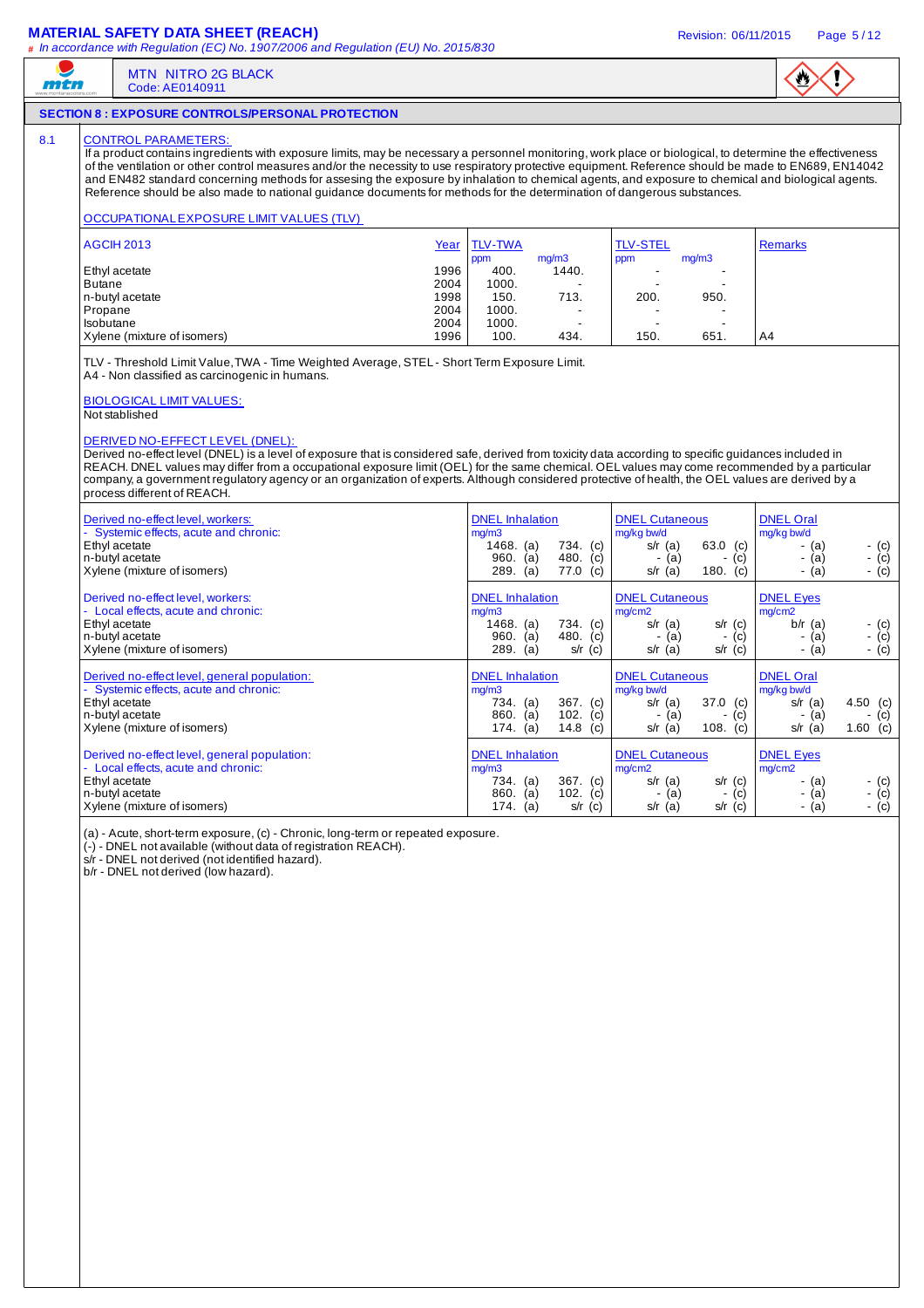### **MATERIAL SAFETY DATA SHEET (REACH)** Revision: 06/11/2015 Page 6 / 12

|                                                                                                                                                                                                                                                                                                                                                                                                                                                                                                                                                                                                                                          | <b>MTN NITRO 2G BLACK</b><br>Code: AE0140911                    |                                                                                                                                                                                                                                                                                                                                                                                                                                                                                                                                                                                                                                                                                                                                                                                                   |                                                   |                                                                 |                                                    |
|------------------------------------------------------------------------------------------------------------------------------------------------------------------------------------------------------------------------------------------------------------------------------------------------------------------------------------------------------------------------------------------------------------------------------------------------------------------------------------------------------------------------------------------------------------------------------------------------------------------------------------------|-----------------------------------------------------------------|---------------------------------------------------------------------------------------------------------------------------------------------------------------------------------------------------------------------------------------------------------------------------------------------------------------------------------------------------------------------------------------------------------------------------------------------------------------------------------------------------------------------------------------------------------------------------------------------------------------------------------------------------------------------------------------------------------------------------------------------------------------------------------------------------|---------------------------------------------------|-----------------------------------------------------------------|----------------------------------------------------|
|                                                                                                                                                                                                                                                                                                                                                                                                                                                                                                                                                                                                                                          |                                                                 | PREDICTED NO-EFFECT CONCENTRATION (PNEC):                                                                                                                                                                                                                                                                                                                                                                                                                                                                                                                                                                                                                                                                                                                                                         |                                                   |                                                                 |                                                    |
|                                                                                                                                                                                                                                                                                                                                                                                                                                                                                                                                                                                                                                          | Ethyl acetate<br>n-butyl acetate                                | Predicted no-effect concentration, aquatic organisms:<br>- Fresh water, marine water and intermitent release:                                                                                                                                                                                                                                                                                                                                                                                                                                                                                                                                                                                                                                                                                     | <b>PNEC Fresh water</b><br>mq/1<br>0.260<br>0.180 | <b>PNEC Marine</b><br>mg/1<br>0.0260<br>0.0180                  | <b>PNEC</b> Intermittent<br>mg/l<br>1.65<br>0.360  |
|                                                                                                                                                                                                                                                                                                                                                                                                                                                                                                                                                                                                                                          | Xylene (mixture of isomers)<br>marine water:                    | - Wastewater treatment plants (STP) and sediments in fresh- and                                                                                                                                                                                                                                                                                                                                                                                                                                                                                                                                                                                                                                                                                                                                   | 0.327<br><b>PNEC STP</b><br>mg/l                  | 0.327<br><b>PNEC Sediments</b><br>mg/kg dry weight              | 0.327<br><b>PNEC Sediments</b><br>mg/kg dry weight |
|                                                                                                                                                                                                                                                                                                                                                                                                                                                                                                                                                                                                                                          | Ethyl acetate<br>n-butyl acetate<br>Xylene (mixture of isomers) |                                                                                                                                                                                                                                                                                                                                                                                                                                                                                                                                                                                                                                                                                                                                                                                                   | 650.<br>35.6<br>6.58                              | 1.25<br>0.981<br>12.5                                           | 0.125<br>0.0981<br>12.5                            |
|                                                                                                                                                                                                                                                                                                                                                                                                                                                                                                                                                                                                                                          | Ethyl acetate<br>n-butyl acetate<br>Xylene (mixture of isomers) | Predicted no-effect concentration, terrestrial organisms:<br>- Air, soil and effects for predator s and humans:                                                                                                                                                                                                                                                                                                                                                                                                                                                                                                                                                                                                                                                                                   | <b>PNEC Air</b><br>mg/m3                          | <b>PNEC Soil</b><br>mg/kg dry weight<br>0.240<br>0.0903<br>2.31 | <b>PNEC Oral</b><br>mg/kg bw/d<br>200.             |
|                                                                                                                                                                                                                                                                                                                                                                                                                                                                                                                                                                                                                                          |                                                                 | (-) - PNEC not available (without data of registration REACH).                                                                                                                                                                                                                                                                                                                                                                                                                                                                                                                                                                                                                                                                                                                                    |                                                   |                                                                 |                                                    |
|                                                                                                                                                                                                                                                                                                                                                                                                                                                                                                                                                                                                                                          | <b>EXPOSURE CONTROLS:</b>                                       |                                                                                                                                                                                                                                                                                                                                                                                                                                                                                                                                                                                                                                                                                                                                                                                                   |                                                   |                                                                 |                                                    |
|                                                                                                                                                                                                                                                                                                                                                                                                                                                                                                                                                                                                                                          | <b>ENGINEERING MEASURES:</b>                                    | Provide adequate ventilation. Where reasonably practicable, this should be achieved by the use of local exhaust ventilation and<br>good general extraction. If these measures are not sufficient to maintain concentrations of particulates and vapours below the<br>Occupational Exposure Limits, suitable respiratory protection must be worn.<br>Protection of respiratory system: Avoid the inhalation of vapours.<br>Protection of eyes and face: It is recommended to dispose of water taps or sources with clean water close to the working area.                                                                                                                                                                                                                                          |                                                   |                                                                 |                                                    |
|                                                                                                                                                                                                                                                                                                                                                                                                                                                                                                                                                                                                                                          |                                                                 | Protection of hands and skin: It is recommended to dispose of water taps or sources with clean water close to the working area. Barrier creams may help<br>to protect the exposed areas of the skin. Barrier creams should not be applied once exposure has occurred.<br>OCUPATIONAL EXPOSURE CONTROLS: Directive 89/686/EEC~96/58/EC:<br>As a general measure on prevention and safety in the work place, we recommend the use of a basic personal protection equipment (PPE), with the<br>corresponding EC marking. For more information on personal protective equipment (storage, use, cleaning, maintenance, type and characteristics of the<br>PPE, protection class, marking, category, CEN norm, etc), you should consult the informative brochures provided by the manufacturers of PPE. |                                                   |                                                                 |                                                    |
| Mask:<br>Suitable combined filter mask for gases, vapours and particles (EN14387/EN143). Classe 1: low capacity up to 1000 ppm,<br>Classe 2: medium capacity up to 5000 ppm, Classe 3: high capacity up to 10000 ppm. In order to obtain a suitable protection<br>level, the filter class must be selected depending on the type and concentration of the contaminating agents present, in<br>accordance with the specifications supplied by the filter producers. The respiratory equipment with filters does not work<br>satisfactorily when the air contains high concentrations of vapour or oxygen content less than 18% in volume. |                                                                 |                                                                                                                                                                                                                                                                                                                                                                                                                                                                                                                                                                                                                                                                                                                                                                                                   |                                                   |                                                                 |                                                    |
| Goggles:                                                                                                                                                                                                                                                                                                                                                                                                                                                                                                                                                                                                                                 |                                                                 | Safety goggles with suitable lateral protection (EN166). Clean daily and disinfect at regular intervals in accordance with the<br>instructions of the manufacturer.                                                                                                                                                                                                                                                                                                                                                                                                                                                                                                                                                                                                                               |                                                   |                                                                 |                                                    |
|                                                                                                                                                                                                                                                                                                                                                                                                                                                                                                                                                                                                                                          | Face shield:                                                    | No.                                                                                                                                                                                                                                                                                                                                                                                                                                                                                                                                                                                                                                                                                                                                                                                               |                                                   |                                                                 |                                                    |
| Gloves:                                                                                                                                                                                                                                                                                                                                                                                                                                                                                                                                                                                                                                  |                                                                 | Gloves resistant against chemicals (EN374). There are several factors (for example, temperature), they do in practice the period<br>of use of a protective gloves resistant against chemicals is clearly lower than the established standard EN374. Due to the wide<br>variety of circumstances and possibilities, we must have in mind the manual of instructions from manufacturers of gloves. The<br>gloves should be immediately replaced when any sign of degradation is noted.                                                                                                                                                                                                                                                                                                              |                                                   |                                                                 |                                                    |
| <b>Boots:</b>                                                                                                                                                                                                                                                                                                                                                                                                                                                                                                                                                                                                                            |                                                                 | No.                                                                                                                                                                                                                                                                                                                                                                                                                                                                                                                                                                                                                                                                                                                                                                                               |                                                   |                                                                 |                                                    |
| Apron:                                                                                                                                                                                                                                                                                                                                                                                                                                                                                                                                                                                                                                   |                                                                 | No.                                                                                                                                                                                                                                                                                                                                                                                                                                                                                                                                                                                                                                                                                                                                                                                               |                                                   |                                                                 |                                                    |
|                                                                                                                                                                                                                                                                                                                                                                                                                                                                                                                                                                                                                                          |                                                                 | No.                                                                                                                                                                                                                                                                                                                                                                                                                                                                                                                                                                                                                                                                                                                                                                                               |                                                   |                                                                 |                                                    |
| Clothing:                                                                                                                                                                                                                                                                                                                                                                                                                                                                                                                                                                                                                                |                                                                 |                                                                                                                                                                                                                                                                                                                                                                                                                                                                                                                                                                                                                                                                                                                                                                                                   |                                                   |                                                                 |                                                    |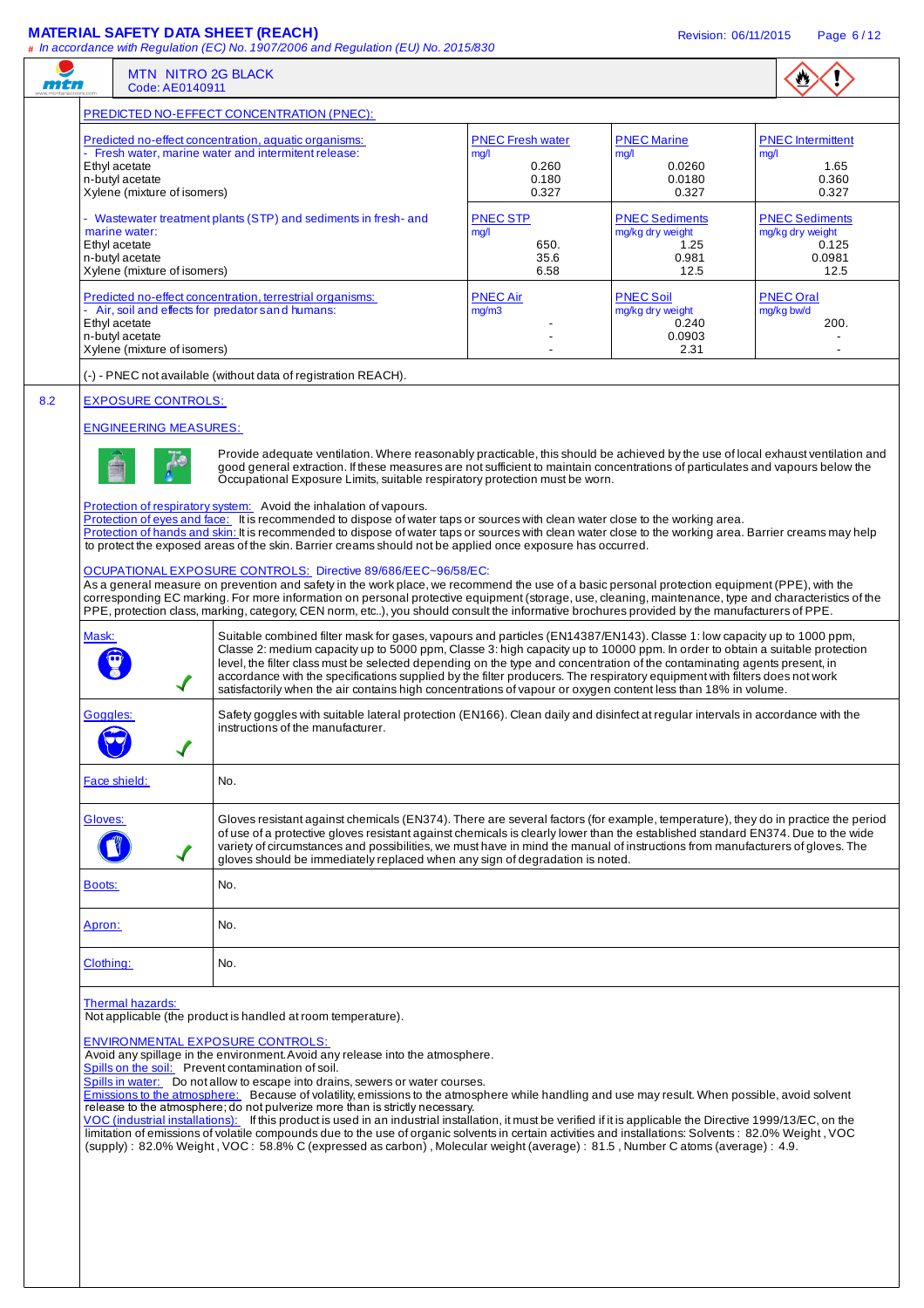| mtn    | <b>MTN NITRO 2G BLACK</b><br>Code: AE0140911                                                                                                                                                                                                                                                                                          |                    |                                                                                |                                |                       | $\bullet$ |
|--------|---------------------------------------------------------------------------------------------------------------------------------------------------------------------------------------------------------------------------------------------------------------------------------------------------------------------------------------|--------------------|--------------------------------------------------------------------------------|--------------------------------|-----------------------|-----------|
|        | <b>SECTION 9 : PHYSICAL AND CHEMICALP ROPERTIES</b>                                                                                                                                                                                                                                                                                   |                    |                                                                                |                                |                       |           |
| 9.1    | INFORMATION ON BASIC PHYSICAL AND CHEMICAL PROPERTIES:<br>Appearance<br>- Physical state<br>- Colour<br>- Odour<br>- Odour threshold<br>pH-value                                                                                                                                                                                      | Aerosol.<br>Black. | Characteristic.<br>Not available (mixture).                                    |                                |                       |           |
| $-$ pH | <b>Change of state</b><br>- Melting point<br>- Initial boiling point<br><b>Density</b><br>- Vapour density                                                                                                                                                                                                                            |                    | Not applicable<br>Not applicable (mixture).<br>Not applicable<br>Not available |                                |                       |           |
|        | - Relative density<br><b>Stability</b><br>- Decomposition temperature<br>Viscosity:<br>- Viscosity (flow time)                                                                                                                                                                                                                        | #                  | # Not available<br>Not applicable                                              | 0.789 at $20/4$ <sup>o</sup> C | <b>Relative water</b> |           |
|        | Volatility:<br>- Evaporation rate<br>- Vapour pressure<br>Solubility(ies)<br>- Solubility in water:                                                                                                                                                                                                                                   | Not miscible       | Not applicable<br>Not available                                                |                                |                       |           |
|        | Solubility in oils and fats:<br>Flammability:<br>- Flash point<br>- Upper/lower flammability or explosive limits<br>- Autoignition temperature<br><b>Explosive properties:</b><br>Vapours can form explosive mixtures with air and are able to flame up or explode in presence of an ignition source.<br><b>Oxidizing properties:</b> | #<br>#<br>#        | Not applicable<br>$>$ 400. $^{\circ}$ C                                        | 1.9 - 9.2 % Volume 25°C        |                       |           |
| 9.2    | Not classified as oxidizing product.<br><b>OTHER INFORMATION:</b><br>- Heat of combustion                                                                                                                                                                                                                                             | #                  |                                                                                | 8383. Kcal/kg                  |                       |           |
|        | - Solids<br>- VOC (supply)<br>- VOC (supply)                                                                                                                                                                                                                                                                                          | #                  | 647.5 $q/l$                                                                    | 18 % Weight<br>82.0 % Weight   |                       |           |
|        | The values indicated do not always coincide with product specifications. The data for the product specifications can be found in the technical data sheet<br>of the same. For additional information concerning physical and chemical properties related to safety and environment, see sections 7 and 12.                            |                    |                                                                                |                                |                       |           |
|        | <b>SECTION 10 : STABILITY AND REACTIVITY</b>                                                                                                                                                                                                                                                                                          |                    |                                                                                |                                |                       |           |
| 10.1   | <b>REACTIVITY:</b><br>Corrosivity to metals: It is not corrosive to metals.<br>Pyrophorical properties: It is not pyrophoric.                                                                                                                                                                                                         |                    |                                                                                |                                |                       |           |
| 10.2   | <b>CHEMICAL STABILITY:</b><br>Stable under recommended storage and handling conditions.                                                                                                                                                                                                                                               |                    |                                                                                |                                |                       |           |
| 10.3   | POSSIBILITY OF HAZARDOUS REACTIONS:<br>Possible dangerous reaction with oxidizing agents, acids, alkalis, amines, peroxides.                                                                                                                                                                                                          |                    |                                                                                |                                |                       |           |
| 10.4   | <b>CONDITIONS TO AVOID:</b><br>Heat: Keep away from sources of heat.<br>Light: Avoid direct contact with sunlight.<br>Air: Not applicable.<br>Humidity: Avoid extreme humidity conditions.<br>Pressure: Not applicable.<br>Shock: Not applicable.                                                                                     |                    |                                                                                |                                |                       |           |
| 10.5   | <b>INCOMPATIBLE MATERIALS:</b><br>Keep away from oxidixing agents, from strongly alkaline and strongly acid materials.                                                                                                                                                                                                                |                    |                                                                                |                                |                       |           |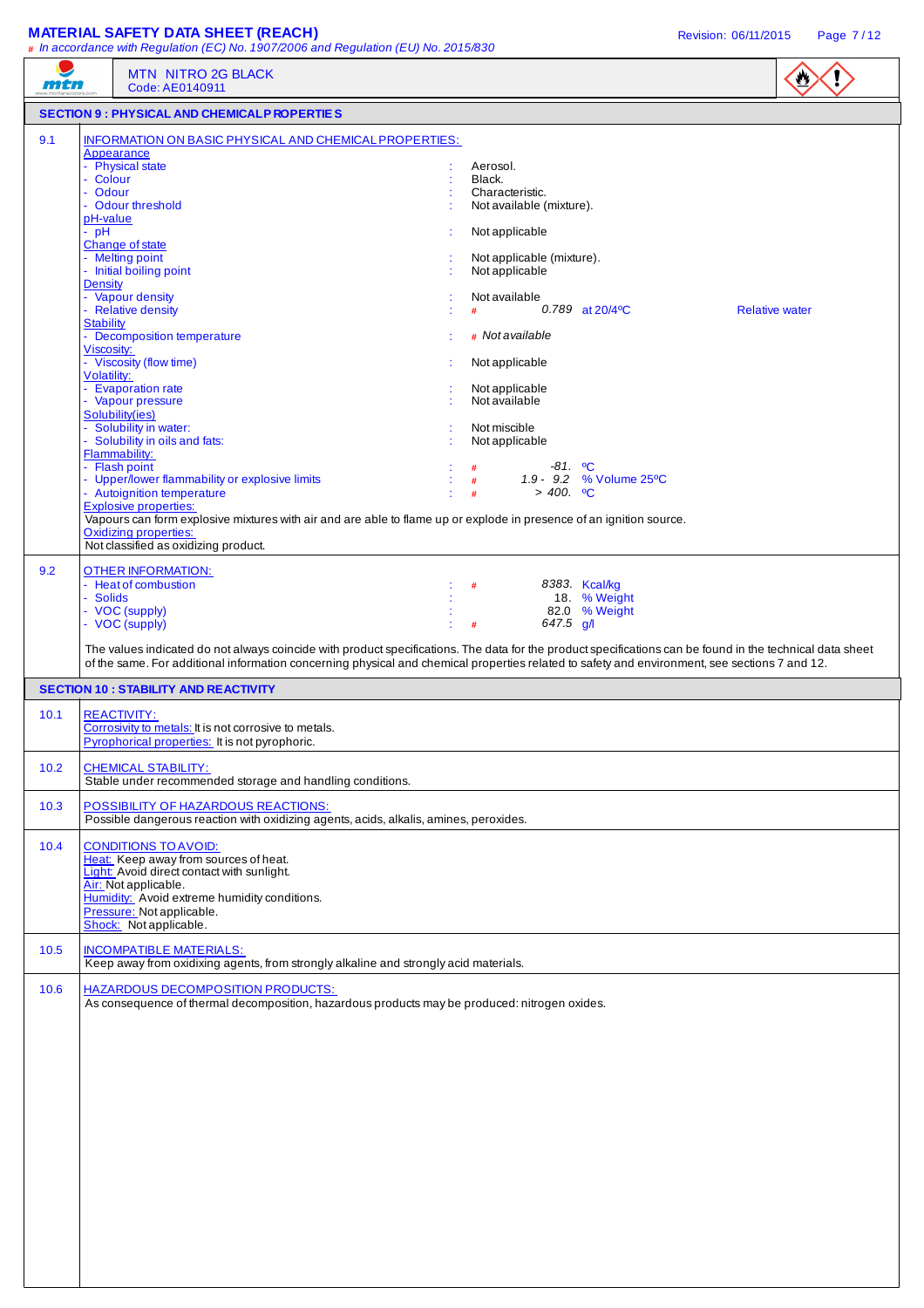| mtn                                                                                         | <b>MTN NITRO 2G BLACK</b><br>Code: AE0140911                                                               |                     |                                                                         |                                                 |                                                                                                                                             |                                                                                                                                                                       | $\mathbf{v}$                                                          |
|---------------------------------------------------------------------------------------------|------------------------------------------------------------------------------------------------------------|---------------------|-------------------------------------------------------------------------|-------------------------------------------------|---------------------------------------------------------------------------------------------------------------------------------------------|-----------------------------------------------------------------------------------------------------------------------------------------------------------------------|-----------------------------------------------------------------------|
|                                                                                             | <b>SECTION 11 : TOXIC OLOGICAL INFORMATION</b>                                                             |                     |                                                                         |                                                 |                                                                                                                                             |                                                                                                                                                                       |                                                                       |
|                                                                                             |                                                                                                            |                     | calculation method of the Regulation (EC) No. 1272/2008~487/2013 (CLP). |                                                 |                                                                                                                                             | No experimental toxicological data on the preparation is available. The toxicological classification for these mixture has been carried out by using the conventional |                                                                       |
|                                                                                             | INFORMATION ON TOXICOLOGICAL EFFECTS:                                                                      |                     |                                                                         |                                                 |                                                                                                                                             |                                                                                                                                                                       |                                                                       |
|                                                                                             | <b>ACUTE TOXICITY:</b>                                                                                     |                     |                                                                         |                                                 |                                                                                                                                             |                                                                                                                                                                       |                                                                       |
| <b>Butane</b>                                                                               | Dose and lethal concentrations<br>for individual ingredients:<br>Ethyl acetate                             |                     |                                                                         |                                                 | DL50 (OECD 401)<br>mg/kg oral<br>5620. Rat                                                                                                  | DL50 (OECD 402)<br>mg/kg cutaneous<br>18000. Rabbit                                                                                                                   | CL50 (OECD 403)<br>mg/m3.4h inhalation<br>> 44000. Rat<br>>100000 Rat |
|                                                                                             | n-butyl acetate<br>Xylene (mixture of isomers)                                                             |                     |                                                                         |                                                 | 10768. Rat<br>4300. Rat                                                                                                                     | 17600. Rabbit<br>1700. Rabbit                                                                                                                                         | > 23400. Rat<br>> 22080. Rat                                          |
|                                                                                             | No observed adverse effect level<br>Not available<br>Lowest observed adverse effect level<br>Not available |                     |                                                                         |                                                 |                                                                                                                                             |                                                                                                                                                                       |                                                                       |
|                                                                                             |                                                                                                            |                     | <b>INFORMATION ON LIKELY ROUTES OF EX POSURE: Acute toxicity:</b>       |                                                 |                                                                                                                                             |                                                                                                                                                                       |                                                                       |
|                                                                                             | Routes of exposure                                                                                         |                     | <b>Acute toxicity</b>                                                   | Cat.                                            | Main effects, acute and/or delayed                                                                                                          |                                                                                                                                                                       |                                                                       |
| Inhalation:<br>Not classified<br>Skin:<br>Not classified                                    |                                                                                                            | $ETA > 20000$ mg/m3 |                                                                         | data, the classification criteria are not met). | Not classified as a product with acute toxicity if inhaled (based on available                                                              |                                                                                                                                                                       |                                                                       |
|                                                                                             |                                                                                                            | $ETA > 2000$ mg/kg  |                                                                         |                                                 | Not classified as a product with acute toxicity in contact with skin (based on<br>available data, the classification criteria are not met). |                                                                                                                                                                       |                                                                       |
|                                                                                             | Eyes:<br>Not classified                                                                                    |                     | Not available                                                           |                                                 |                                                                                                                                             | Not classified as a product with acute toxicity by eye contact (lack of data).                                                                                        |                                                                       |
| Ingestion:                                                                                  | Not classified                                                                                             |                     | $ETA > 5000$ mg/kg                                                      |                                                 | data, the classification criteria are not met).                                                                                             | Not classified as a product with acute toxicity if swallowed (based on available                                                                                      |                                                                       |
|                                                                                             | CORROSION / IRRITATION / SENSITISATION :                                                                   |                     |                                                                         |                                                 |                                                                                                                                             |                                                                                                                                                                       |                                                                       |
|                                                                                             | Danger class                                                                                               |                     | <b>Target organs</b>                                                    | Cat.                                            | Main effects, acute and/or delayed                                                                                                          |                                                                                                                                                                       |                                                                       |
|                                                                                             | Respiratory corrosion/irritation:<br>Not classified                                                        |                     |                                                                         |                                                 | data, the classification criteria are not met).                                                                                             | Not classified as a product corrosive or irritant by inhalation (based on available                                                                                   |                                                                       |
|                                                                                             | Skin corrosion/irritation:<br>Not classified                                                               |                     |                                                                         |                                                 |                                                                                                                                             | Not classified as a product corrosive or irritant in contact with skin (based on<br>available data, the classification criteria are not met).                         |                                                                       |
|                                                                                             | Serious eye damage/irritation:<br>$\diamondsuit$                                                           |                     | Eyes<br>$\circledcirc$                                                  | Cat.2                                           | IRRITANT: Causes serious eye irritation.                                                                                                    |                                                                                                                                                                       |                                                                       |
|                                                                                             | <b>Respiratory sensitisation:</b><br>Not classified                                                        |                     |                                                                         |                                                 | the classification criteria are not met).                                                                                                   | Not classified as a product sensitising by inhalation (based on available data,                                                                                       |                                                                       |
|                                                                                             | Skin sensitisation:<br>Not classified                                                                      |                     |                                                                         |                                                 | data, the classification criteria are not met).                                                                                             | Not classified as a product sensitising by skin contact (based on available                                                                                           |                                                                       |
|                                                                                             | <b>ASPIRATION HAZARD:</b>                                                                                  |                     |                                                                         |                                                 |                                                                                                                                             |                                                                                                                                                                       |                                                                       |
|                                                                                             | Danger class                                                                                               |                     | <b>Target organs</b>                                                    | Cat.                                            | Main effects, acute and/or delayed                                                                                                          |                                                                                                                                                                       |                                                                       |
|                                                                                             | <b>Aspiration hazard:</b><br>Not classified                                                                |                     |                                                                         |                                                 | Not applicable.                                                                                                                             |                                                                                                                                                                       |                                                                       |
| SPECIFIC TARGET ORGANS TOXICITY (STOT): Single exposure (SE) and/or Repeated exposure (RE): |                                                                                                            |                     |                                                                         |                                                 |                                                                                                                                             |                                                                                                                                                                       |                                                                       |
| <b>Effects</b>                                                                              |                                                                                                            | <b>SE/RE</b>        | <b>Target organs</b>                                                    | Cat.                                            | Main effects, acute and/or delayed                                                                                                          |                                                                                                                                                                       |                                                                       |
|                                                                                             | Cutaneous:                                                                                                 | <b>RE</b>           | Skin<br>吗                                                               |                                                 |                                                                                                                                             | DEFATTENING: Repeated exposure may cause skin dryness or cracking.                                                                                                    |                                                                       |
|                                                                                             |                                                                                                            |                     |                                                                         |                                                 |                                                                                                                                             |                                                                                                                                                                       |                                                                       |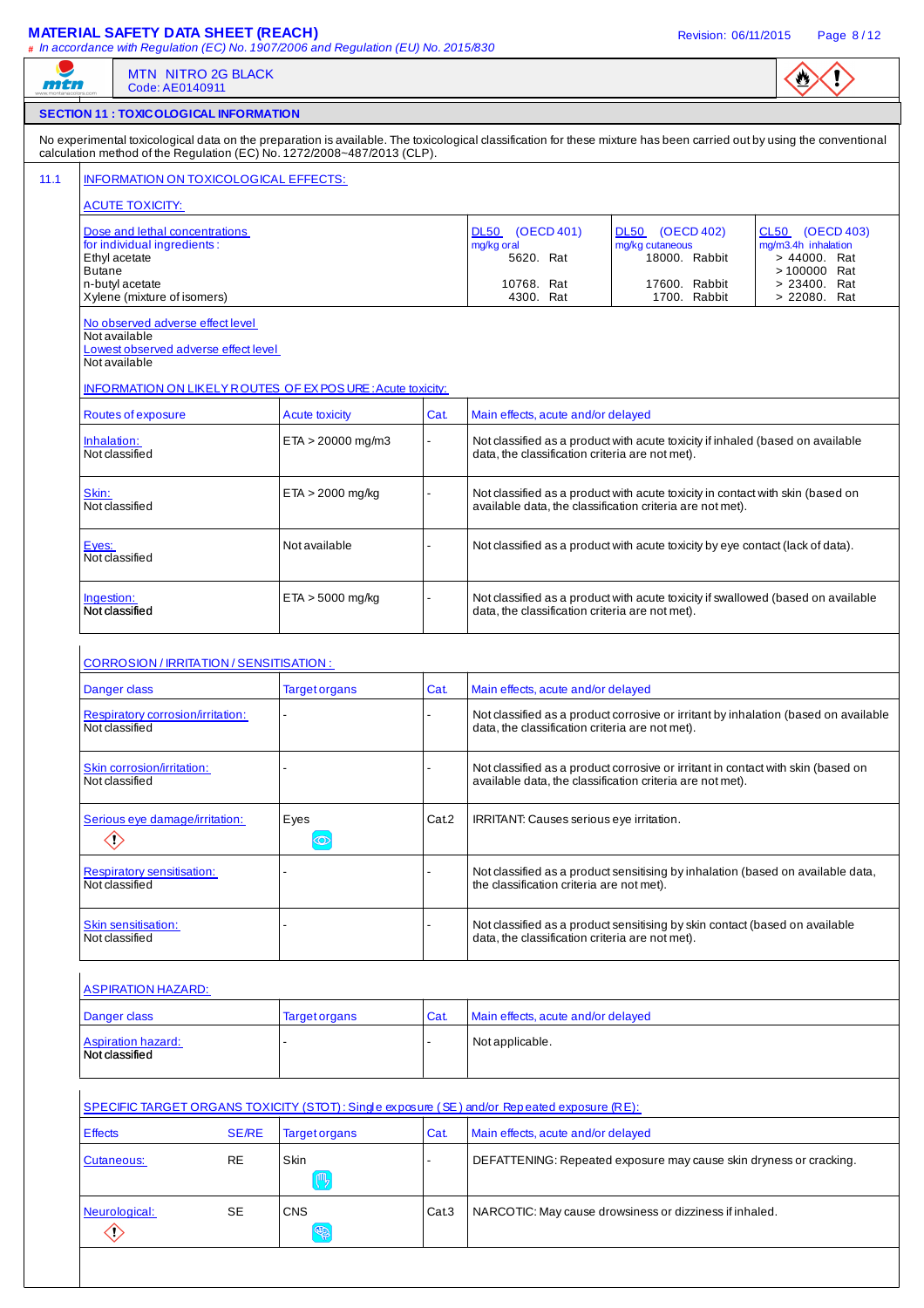# **MATERIAL SAFETY DATA SHEET (REACH) Revision: 06/11/2015** Page 9/12

| mtn                      | # In accordance with Regulation (EC) No. 1907/2006 and Regulation (EU) No. 2015/830<br><b>MTN NITRO 2G BLACK</b><br>Code: AE0140911                                                                                                                                                                                                                                                                                                                                                                                                                                                                                                                                                                                                                                                                                                                                                                                                                                                                                                                                                                                                                                                                                                                                                                                                                                                                                                                                                                                                                      |                                                                            |                                                                                                                                        |                                                                                                                          |
|--------------------------|----------------------------------------------------------------------------------------------------------------------------------------------------------------------------------------------------------------------------------------------------------------------------------------------------------------------------------------------------------------------------------------------------------------------------------------------------------------------------------------------------------------------------------------------------------------------------------------------------------------------------------------------------------------------------------------------------------------------------------------------------------------------------------------------------------------------------------------------------------------------------------------------------------------------------------------------------------------------------------------------------------------------------------------------------------------------------------------------------------------------------------------------------------------------------------------------------------------------------------------------------------------------------------------------------------------------------------------------------------------------------------------------------------------------------------------------------------------------------------------------------------------------------------------------------------|----------------------------------------------------------------------------|----------------------------------------------------------------------------------------------------------------------------------------|--------------------------------------------------------------------------------------------------------------------------|
|                          | <b>CMR EFFECTS:</b><br>Carcinogenic effects: Is not considered as a carcinogenic product.<br>Genotoxicity: Is not considered as a mutagenic product.<br>Toxicity for reproduction: Do not harm fertility. Do not harm the fetus developping.<br>Effects via lactation: Not classified as a hazardous product for children breast-fed.<br>DELAYED AND IMMEDIATE EFFECTS AS WELL AS CHRONIC EFFECTS FROM SHORT AND LONG-TE RM EXPOSURE:<br>Routes of exposure: May be absorbed by inhalation of vapour, through the skin and by ingestion.<br>Short-term exposure: Exposure to solvent vapour concentrations in excess of the stated occupational exposure limit, may result in adverse health<br>effects, such as mucous membrane and respiratory system irritation and adverse effects on kidneys, liver and central nervous system. Liquid splashes in<br>the eyes may cause irritation and reversible damage. If swallowed, may cause irritation of the throat; other effects may be the same as described in the<br>exposure to vapours.<br>Long-term or repeated exposure: Repeated or prolonged contact may cause removal of natural fat from the skin, resulting in non-allergic contact<br>dermatitis and absorption through the skin. Repeated exposure may cause skin dryness or cracking.<br><b>INTERACTIVE EFFECTS:</b><br>Not available.<br>INFORMATION ABOUT TOXICOCINE TICS, METABOLISM AND DISTRIBUTION:<br>Dermal absorption: Not available.<br>Basic toxicokinetics: Not available.<br><b>ADDITIONAL INFORMATION:</b><br>Not available. |                                                                            |                                                                                                                                        |                                                                                                                          |
|                          | <b>SECTION 12 : ECOLOGICAL INFORMATION</b>                                                                                                                                                                                                                                                                                                                                                                                                                                                                                                                                                                                                                                                                                                                                                                                                                                                                                                                                                                                                                                                                                                                                                                                                                                                                                                                                                                                                                                                                                                               |                                                                            |                                                                                                                                        |                                                                                                                          |
|                          | No experimental ecotoxicological data on the preparation as such is available. The ecotoxicological classification for these mixture has been carried out by using<br>the conventional calculation method of the Regulation (EC) No. 1272/2008~487/2013 (CLP).                                                                                                                                                                                                                                                                                                                                                                                                                                                                                                                                                                                                                                                                                                                                                                                                                                                                                                                                                                                                                                                                                                                                                                                                                                                                                           |                                                                            |                                                                                                                                        |                                                                                                                          |
| 12.1                     | <b>TOXICITY:</b><br>Acute toxicity in aquatic environment<br>for individual ingredients:<br>Ethyl acetate<br>n-butyl acetate<br>Xylene (mixture of isomers)                                                                                                                                                                                                                                                                                                                                                                                                                                                                                                                                                                                                                                                                                                                                                                                                                                                                                                                                                                                                                                                                                                                                                                                                                                                                                                                                                                                              | CL50 (OECD 203)<br>mg/l.96hours<br>212. Fishes<br>18. Fishes<br>14. Fishes | CE50 (OECD 202)<br>mg/l.48hours<br>164. Daphnia<br>44. Daphnia<br>16. Daphnia                                                          | CE50 (OECD 201)<br>mg/l.72hours<br>$> 100$ . Algae<br>675. Algae<br>$> 10$ . Algae                                       |
|                          | No observed effect concentration<br>n-butyl acetate                                                                                                                                                                                                                                                                                                                                                                                                                                                                                                                                                                                                                                                                                                                                                                                                                                                                                                                                                                                                                                                                                                                                                                                                                                                                                                                                                                                                                                                                                                      | NOEC (OECD 210)<br>mg/l.28days                                             | NOEC (OECD 211)<br>mg/l.21days<br>23. Daphnia                                                                                          |                                                                                                                          |
| 12.2                     | Lowest observed effect concentration<br>Not available<br>PERSISTENCE AND DEGRADABILITY:                                                                                                                                                                                                                                                                                                                                                                                                                                                                                                                                                                                                                                                                                                                                                                                                                                                                                                                                                                                                                                                                                                                                                                                                                                                                                                                                                                                                                                                                  |                                                                            |                                                                                                                                        |                                                                                                                          |
| <b>Butane</b><br>Propane | Not available.<br>Aerobic biodegradation<br>for individual ingredients:<br>Ethyl acetate<br>n-butyl acetate<br>Isobutane<br>Xylene (mixture of isomers)                                                                                                                                                                                                                                                                                                                                                                                                                                                                                                                                                                                                                                                                                                                                                                                                                                                                                                                                                                                                                                                                                                                                                                                                                                                                                                                                                                                                  | <b>DQO</b><br>mgO2/g<br>1540.<br>3577.<br>2204.<br>3629.<br>3577.<br>2620. | %DBO/DQO<br>5 days 14 days 28 days<br>$\sim 62. \sim 69. \sim 94.$<br>$\sim 80. \sim 82. \sim 83.$<br>$\sim$ 52. $\sim$ 81. $\sim$ 88. | <b>Biodegradability</b><br>Easy<br>Easy<br>Easy<br>Easy<br>Not available<br>Easy                                         |
| 12.3                     | <b>BIOACCUMULATIVE POTENTIAL:</b><br>Not available.                                                                                                                                                                                                                                                                                                                                                                                                                                                                                                                                                                                                                                                                                                                                                                                                                                                                                                                                                                                                                                                                                                                                                                                                                                                                                                                                                                                                                                                                                                      |                                                                            |                                                                                                                                        |                                                                                                                          |
| <b>Butane</b><br>Propane | <b>Bioaccumulation</b><br>for individual ingredients:<br>Ethyl acetate<br>n-butyl acetate<br>Isobutane<br>Xylene (mixture of isomers)                                                                                                                                                                                                                                                                                                                                                                                                                                                                                                                                                                                                                                                                                                                                                                                                                                                                                                                                                                                                                                                                                                                                                                                                                                                                                                                                                                                                                    | logPow<br>0.730<br>1.81<br>2.36<br>3.16                                    | <b>BCF</b><br>L/kg<br>(calculated)<br>3.2<br>6.9<br>(calculated)<br>57. (calculated)                                                   | <b>Potential</b><br>No bioaccumulable<br>No bioaccumulable<br>No bioaccumulable<br>Not available<br>Not available<br>Low |
| 12.4                     | <b>MOBILITY IN SOIL:</b><br>Not available.                                                                                                                                                                                                                                                                                                                                                                                                                                                                                                                                                                                                                                                                                                                                                                                                                                                                                                                                                                                                                                                                                                                                                                                                                                                                                                                                                                                                                                                                                                               |                                                                            |                                                                                                                                        |                                                                                                                          |
| $12.5$                   | RESULTS OF PBT AND VPVBASSESMENT: Annex XIII of Regulation (EC) no. 1907/2006:<br>Does not contain substances that fulfill the PBT/vPvB criteria.                                                                                                                                                                                                                                                                                                                                                                                                                                                                                                                                                                                                                                                                                                                                                                                                                                                                                                                                                                                                                                                                                                                                                                                                                                                                                                                                                                                                        |                                                                            |                                                                                                                                        |                                                                                                                          |
| 12.6                     | <b>OTHER ADVERSE EFFECTS:</b><br>Ozone depletion potential: Not available.<br>Photochemical ozone creation potential: Not available.<br>Earth global warming potential: In case of fire or incineration liberates CO2.<br>Endocrine disrupting potential: Not available.                                                                                                                                                                                                                                                                                                                                                                                                                                                                                                                                                                                                                                                                                                                                                                                                                                                                                                                                                                                                                                                                                                                                                                                                                                                                                 |                                                                            |                                                                                                                                        |                                                                                                                          |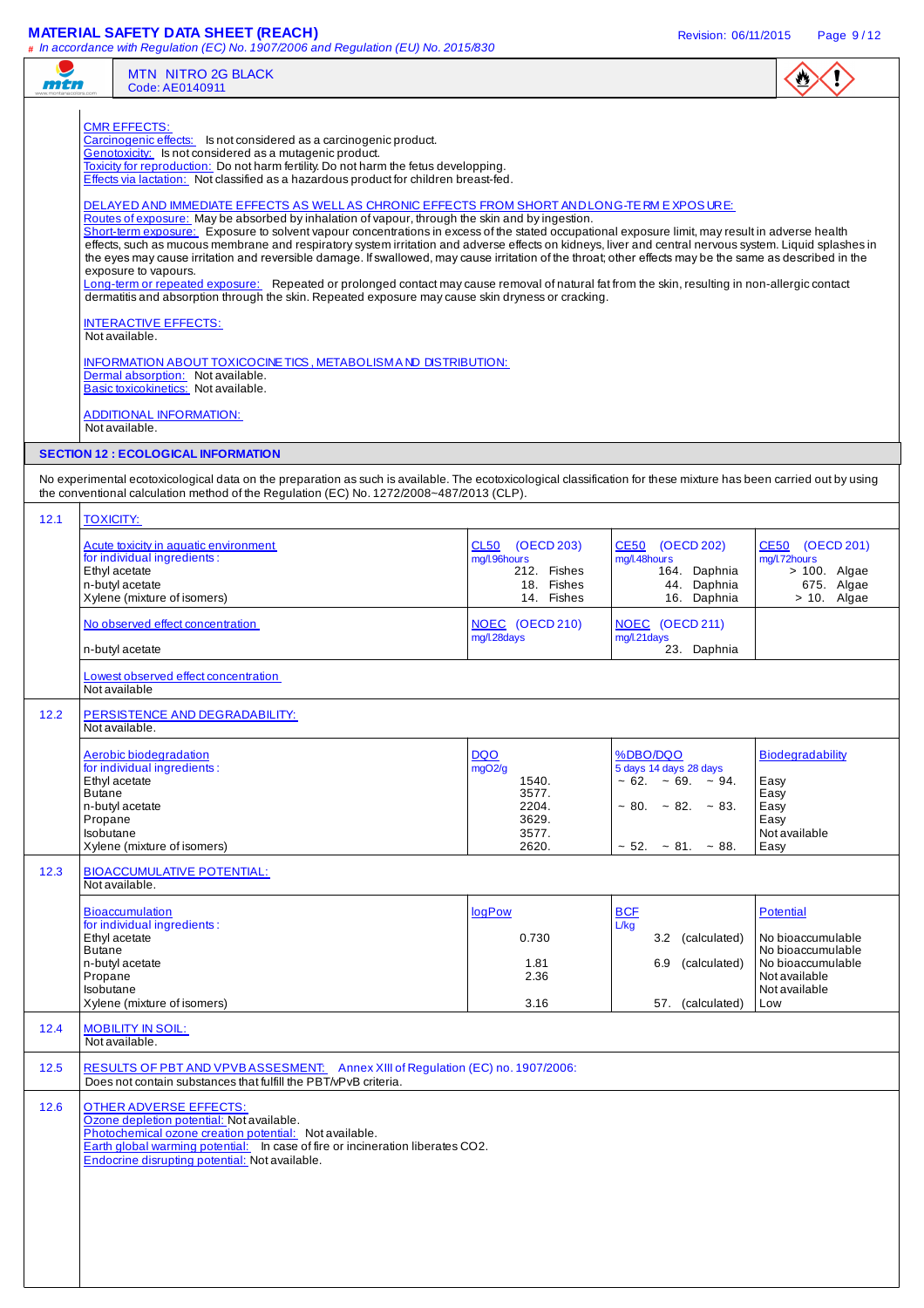### **MATERIAL SAFETY DATA SHEET (REACH)** Revision: 06/11/2015 Page 10 / 12

| m T  | <b>MTN NITRO 2G BLACK</b><br>Code: AE0140911                                                                                                                                                                                                                                                                                                                                                                                                                                                                                                                                                                                                                                                                                               |  |
|------|--------------------------------------------------------------------------------------------------------------------------------------------------------------------------------------------------------------------------------------------------------------------------------------------------------------------------------------------------------------------------------------------------------------------------------------------------------------------------------------------------------------------------------------------------------------------------------------------------------------------------------------------------------------------------------------------------------------------------------------------|--|
|      | <b>SECTION 13 : DISPOSAL CONSIDERATIONS</b>                                                                                                                                                                                                                                                                                                                                                                                                                                                                                                                                                                                                                                                                                                |  |
| 13.1 | WASTE TREATMENT METHODS: Directive 2008/98/EC:<br>Take all necessary measures to prevent the production of waste whenever possible. Analyse possible methods for revaluation or recycling. Do not<br>discharge into drains or the environment, dispose of at an authorised waste collection point. Waste should be handled and disposed of in accordance with<br>current local and national regulations. For exposure controls and personal protection measures, see section 8.                                                                                                                                                                                                                                                            |  |
|      | Disposal of empty containers: Directive 94/62/EC~2005/20/EC, Decision 2000/532/EC:<br>Emptied containers and packaging should be disposed of in accordance with currently local and national regulations. The classification of packaging as<br>hazardous waste will depend on the degree of empting of the same, being the holder of the residue responsible for their classification, in accordance with<br>Chapter 15 01 of Decision 2000/532/EC, and forwarding to the appropriate final destination. With contaminated containers and packaging, adopt the<br>same measures as for the product in itself. Ensure the container is completely empty before throwing it away.<br>Procedures for neutralising or destroying the product: |  |
|      | In accordance with local regulations. Do not incinerarate closed containers.                                                                                                                                                                                                                                                                                                                                                                                                                                                                                                                                                                                                                                                               |  |
|      |                                                                                                                                                                                                                                                                                                                                                                                                                                                                                                                                                                                                                                                                                                                                            |  |
|      |                                                                                                                                                                                                                                                                                                                                                                                                                                                                                                                                                                                                                                                                                                                                            |  |
|      |                                                                                                                                                                                                                                                                                                                                                                                                                                                                                                                                                                                                                                                                                                                                            |  |
|      |                                                                                                                                                                                                                                                                                                                                                                                                                                                                                                                                                                                                                                                                                                                                            |  |
|      |                                                                                                                                                                                                                                                                                                                                                                                                                                                                                                                                                                                                                                                                                                                                            |  |
|      |                                                                                                                                                                                                                                                                                                                                                                                                                                                                                                                                                                                                                                                                                                                                            |  |
|      |                                                                                                                                                                                                                                                                                                                                                                                                                                                                                                                                                                                                                                                                                                                                            |  |
|      |                                                                                                                                                                                                                                                                                                                                                                                                                                                                                                                                                                                                                                                                                                                                            |  |
|      |                                                                                                                                                                                                                                                                                                                                                                                                                                                                                                                                                                                                                                                                                                                                            |  |
|      |                                                                                                                                                                                                                                                                                                                                                                                                                                                                                                                                                                                                                                                                                                                                            |  |
|      |                                                                                                                                                                                                                                                                                                                                                                                                                                                                                                                                                                                                                                                                                                                                            |  |
|      |                                                                                                                                                                                                                                                                                                                                                                                                                                                                                                                                                                                                                                                                                                                                            |  |
|      |                                                                                                                                                                                                                                                                                                                                                                                                                                                                                                                                                                                                                                                                                                                                            |  |
|      |                                                                                                                                                                                                                                                                                                                                                                                                                                                                                                                                                                                                                                                                                                                                            |  |
|      |                                                                                                                                                                                                                                                                                                                                                                                                                                                                                                                                                                                                                                                                                                                                            |  |
|      |                                                                                                                                                                                                                                                                                                                                                                                                                                                                                                                                                                                                                                                                                                                                            |  |
|      |                                                                                                                                                                                                                                                                                                                                                                                                                                                                                                                                                                                                                                                                                                                                            |  |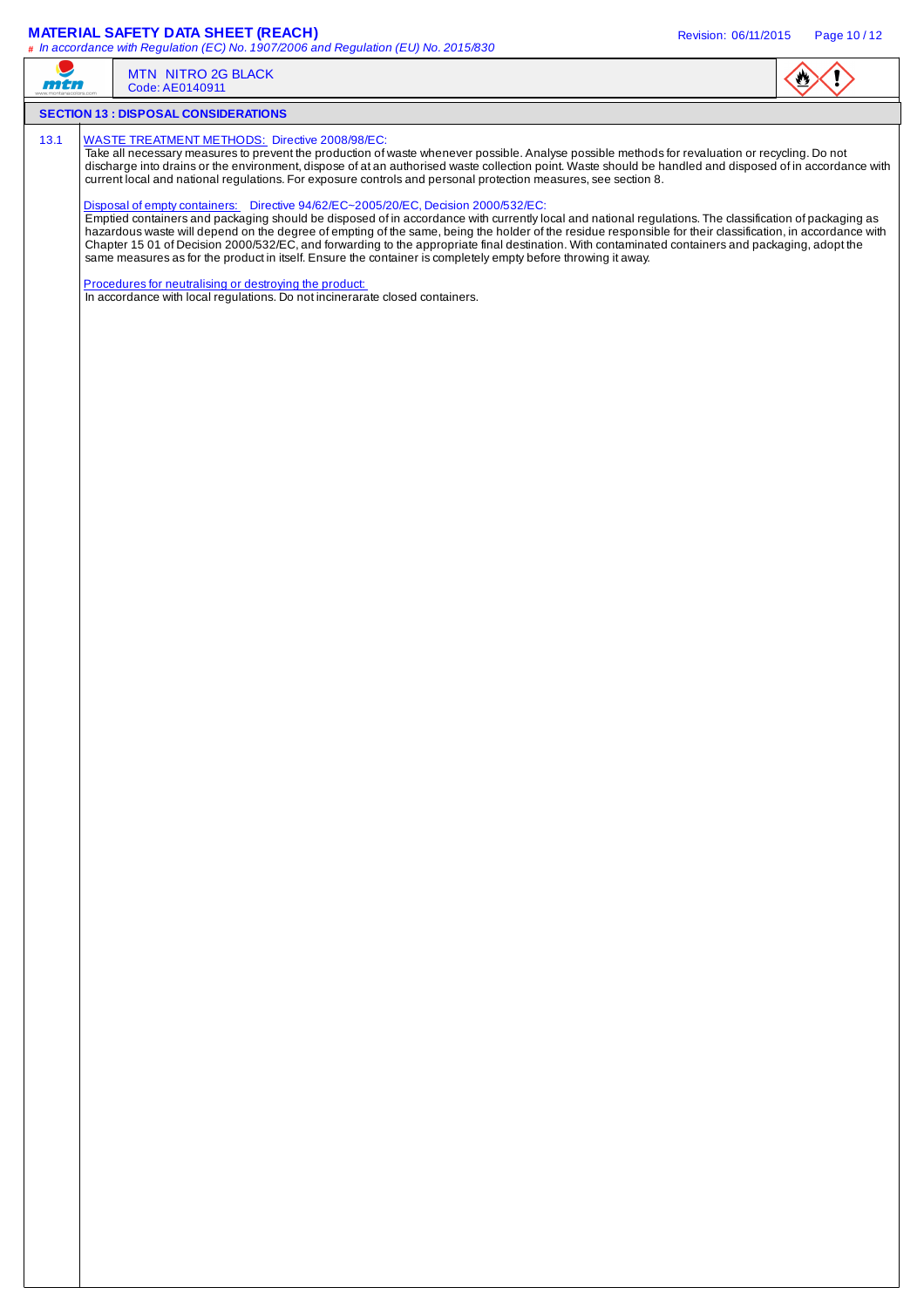## **MATERIAL SAFETY DATA SHEET (REACH) Revision: 06/11/2015** Page 11/12

|              | # In accordance with Regulation (EC) No. 1907/2006 and Regulation (EU) No. 2015/830                | $\frac{1}{2}$                                                                                                                                                                        |  |
|--------------|----------------------------------------------------------------------------------------------------|--------------------------------------------------------------------------------------------------------------------------------------------------------------------------------------|--|
| mtn          | MTN NITRO 2G BLACK<br>Code: AE0140911                                                              |                                                                                                                                                                                      |  |
|              | <b>SECTION 14 : TRANSPORT INFORMATION</b>                                                          |                                                                                                                                                                                      |  |
| 14.1         | <b>UN NUMBER: 1950</b>                                                                             |                                                                                                                                                                                      |  |
| 14.2         | UN PROPER SHIPPING NAME:<br><b>AEROSOLS</b>                                                        |                                                                                                                                                                                      |  |
| 14.3<br>14.4 | TRANSPORT HAZARD CLASS(ES) AND PACKING GROUP:                                                      |                                                                                                                                                                                      |  |
|              | Transport by road (ADR 2015) and<br>Transport by rail (RID 2015):                                  |                                                                                                                                                                                      |  |
|              | - Class:<br>- Packaging group:                                                                     | $\overline{c}$                                                                                                                                                                       |  |
|              | - Classification code:                                                                             | 5F                                                                                                                                                                                   |  |
|              | - Tunnel restriction code:<br>- Transport category:                                                | (D)<br>2, max. ADR 1.1.3.6. 333 L                                                                                                                                                    |  |
|              | - Limited quantities:<br>- Transport document:                                                     | LQ2 (see total exemptions ADR 3.4)<br>Consignment paper.                                                                                                                             |  |
|              | - Instructions in writing:                                                                         | ADR 5.4.3.4                                                                                                                                                                          |  |
|              | Transport by sea (IMDG 36-12):                                                                     |                                                                                                                                                                                      |  |
|              | - Class:                                                                                           | 2                                                                                                                                                                                    |  |
|              | - Packaging group:<br>- Emergency Sheet (EmS):                                                     | $F-D, S-U$                                                                                                                                                                           |  |
|              | - First Aid Guide (MFAG):<br>- Marine pollutant:                                                   | 620*<br>No.                                                                                                                                                                          |  |
|              | - Transport document:                                                                              | Shipping Bill of lading.                                                                                                                                                             |  |
|              | Transport by air (ICAO/IATA 2014):                                                                 |                                                                                                                                                                                      |  |
|              | - Class:                                                                                           | $\overline{c}$                                                                                                                                                                       |  |
|              | - Packaging group:<br>- Transport document:                                                        | Air Bill of lading.                                                                                                                                                                  |  |
|              | Transport by inland waterways (ADN):<br>Not available.                                             |                                                                                                                                                                                      |  |
| 14.5         | <b>ENVIRONMENTAL HAZARDS:</b><br>Not applicable (not classified as hazardous for the environment). |                                                                                                                                                                                      |  |
| 14.6         | <b>SPECIAL PRECAUTIONS FOR USER:</b><br>position and sure. Ensure adequate ventilation.            | Ensure that persons transporting the product know what to do in case of accident or spill. Always transport in closed containers that are in a vertical                              |  |
| 14.7         | Not applicable.                                                                                    | TRANSPORT IN BULK ACCORDING TO ANNEX II OF MARPOL73/78 AND THE IBC CODE:                                                                                                             |  |
|              | <b>SECTION 15 : REGULATORY INFORMATION</b>                                                         |                                                                                                                                                                                      |  |
| 15.1         |                                                                                                    | EU SAFETY, HEALTH AND ENVIRONMENTAL REGULATIONS/LEGISLATION SPECIFIC:<br>The regulations applicable to this product generally are listed throughout this material safety data sheet. |  |
|              | Restrictions on manufacture, placing on market and use: See section 1.2                            |                                                                                                                                                                                      |  |
|              | Control of the risks inherent in major accidents (Seveso III): See section 7.2                     |                                                                                                                                                                                      |  |
|              |                                                                                                    | Tactile warning of danger: Not applicable (the classification criteria are not met).                                                                                                 |  |
|              | Child safety protection: Not applicable (the classification criteria are not met).                 |                                                                                                                                                                                      |  |
|              | Legislación específica sobre aerosoles:                                                            |                                                                                                                                                                                      |  |
|              | packages.                                                                                          | $*$ It is applicable the Directive 75/324/EEC-2013/10/EU, relating to aerosol dispensers and the Directive 87/404/EEC, concerning simple preasure                                    |  |
|              | <b>OTHER REGULATIONS:</b><br>Not available                                                         |                                                                                                                                                                                      |  |
| 15.2         | <b>CHEMICAL SAFETY ASSESSMENT:</b>                                                                 |                                                                                                                                                                                      |  |
|              | # For this mixture has not been carried out a chemical safety assessment.                          |                                                                                                                                                                                      |  |
|              |                                                                                                    |                                                                                                                                                                                      |  |
|              |                                                                                                    |                                                                                                                                                                                      |  |
|              |                                                                                                    |                                                                                                                                                                                      |  |
|              |                                                                                                    |                                                                                                                                                                                      |  |
|              |                                                                                                    |                                                                                                                                                                                      |  |
|              |                                                                                                    |                                                                                                                                                                                      |  |
|              |                                                                                                    |                                                                                                                                                                                      |  |
|              |                                                                                                    |                                                                                                                                                                                      |  |
|              |                                                                                                    |                                                                                                                                                                                      |  |